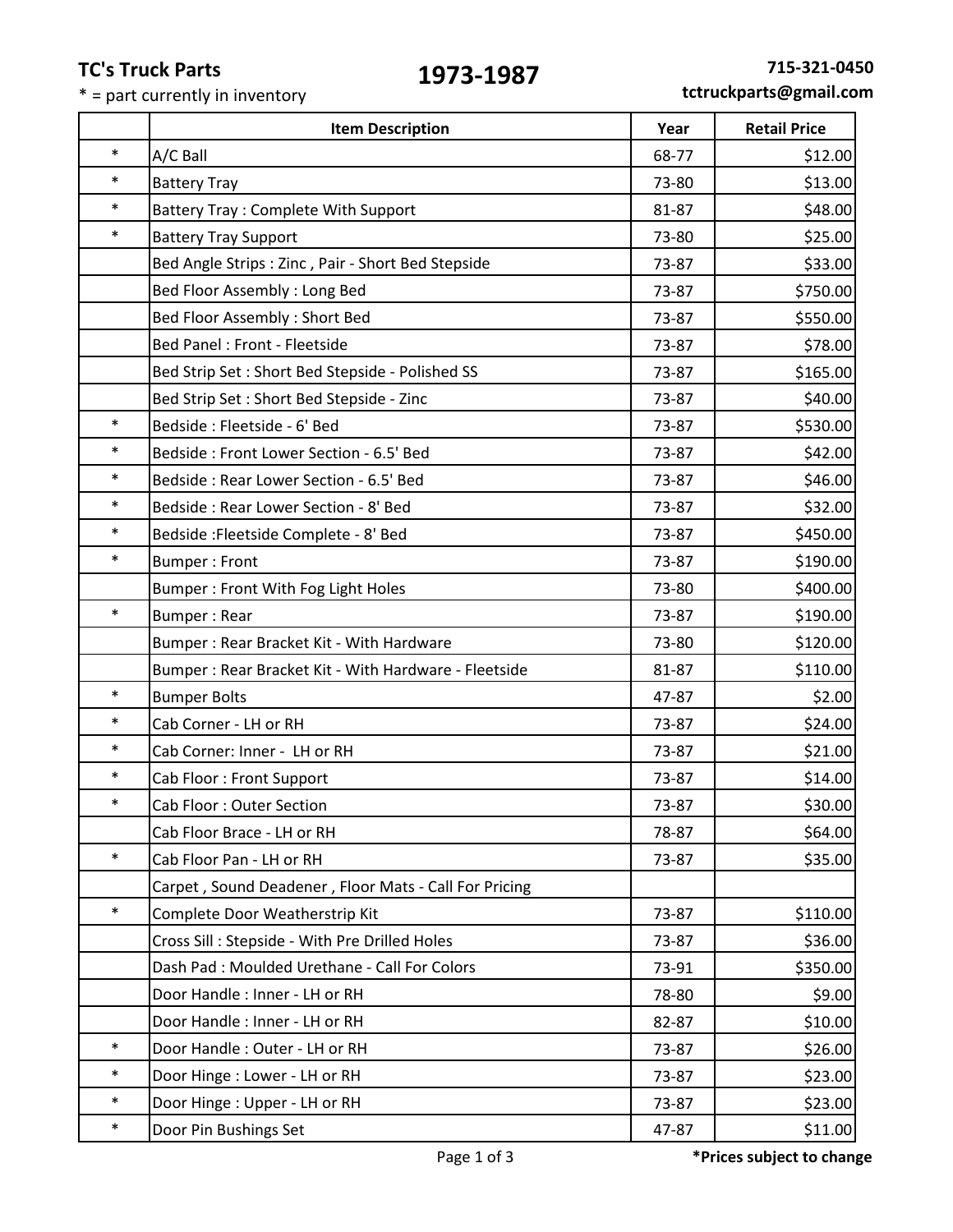# **TC's Truck Parts**

 $* =$  part currently in inventory

| $\ast$ | Door Seal: Fits On Body - Pair                    | 73-87 | \$42.00  |
|--------|---------------------------------------------------|-------|----------|
| $\ast$ | Door Seal: Upper Seal On Door - Pair              | 73-77 | \$12.00  |
| $\ast$ | Door Seal: Upper Seal On Door - Pair              | 78-82 | \$30.00  |
| $\ast$ | Footwell - LH or RH                               | 73-87 | \$23.00  |
| $\ast$ | Front Door: Complete Shell Restoration Quality    | 73-87 | \$230.00 |
|        | Front Door: Lower Skin                            | 73-87 | \$16.00  |
| $\ast$ | Front Fender - LH or RH Restoration Quality       | 73-80 | \$175.00 |
| $\ast$ | Front Fender - LH or RH Restoration Quality       | 81-87 | \$160.00 |
|        | Front Fender: Lower Rear Section                  | 73-87 | \$19.00  |
| $\ast$ | Front Inner Fender - LH or RH                     | 73-80 | \$40.00  |
| $\ast$ | Front Inner Fender - LH or RH                     | 81-87 | \$40.00  |
|        | <b>Fuel Door</b>                                  | 73-87 | \$16.00  |
| $\ast$ | Gas Tank Hanger With Strap: Front or Rear         | 73-87 | \$55.00  |
| $\ast$ | Hood: Cowl Induction 2"                           | 81-87 | \$360.00 |
| $\ast$ | Hood: Cowl Induction 2"                           | 73-80 | \$350.00 |
| $\ast$ | Hood: Cowl Induction 4"                           | 81-87 | \$335.00 |
| $\ast$ | License Plate Bracket                             | 67-87 | \$30.00  |
| $\ast$ | Outside Chrome Mirror - LH or RH                  | 73-87 | \$35.00  |
| $\ast$ | Outside Stainless Mirror - LH or RH               | 73-87 | \$38.00  |
| $\ast$ | Radiator Support : With Dual or Single Headlights | 81-87 | \$120.00 |
|        | Rear Cross Sill : Wood Bed - Stepside             | 73-87 | \$116.00 |
|        | Rear Fender: Stepside                             | 73-78 | \$285.00 |
| $\ast$ | Rear License Plate Light Assembly                 | 67-87 | \$18.00  |
|        | Rear Roll Pan                                     | 73-87 | \$100.00 |
|        | Rear Wheel Arch: Complete                         | 73-87 | \$42.00  |
|        | Rear Wheel Arch: Upper                            | 73-87 | \$18.00  |
| $\ast$ | <b>Rear Wheel House</b>                           | 73-87 | \$68.00  |
| $\ast$ | Rear Window Seal: Accepts Chrome Trim             | 73-87 | \$30.00  |
| $\ast$ | Rear Window Seal: Does Not Accept Chrome Trim     | 73-87 | \$34.00  |
| $\ast$ | Rocker Back Plate - LH or RH                      | 73-87 | \$13.00  |
| $\ast$ | Rocker Panel - LH or RH                           | 73-87 | \$20.00  |
| $\ast$ | Tail Gate Trunnion Set - Stepside                 | 54-87 | \$12.00  |
| $\ast$ | Tail Light Assembly - W/ Chrome Trim              | 78-91 | \$24.00  |
| $\ast$ | Tailgate: Fleetside - Embossed CHEVROLET          | 81-87 | \$275.00 |
|        | Tailgate: Fleetside - GMC or Chevrolet            | 73-76 | \$250.00 |
|        | Tailgate: Fleetside - GMC or Chevrolet            | 77-80 | \$115.00 |
|        | Tailgate: Fleetside - Plain                       | 73-80 | \$200.00 |
| $\ast$ | Tailgate: Fleetside - Plain                       | 81-87 | \$110.00 |